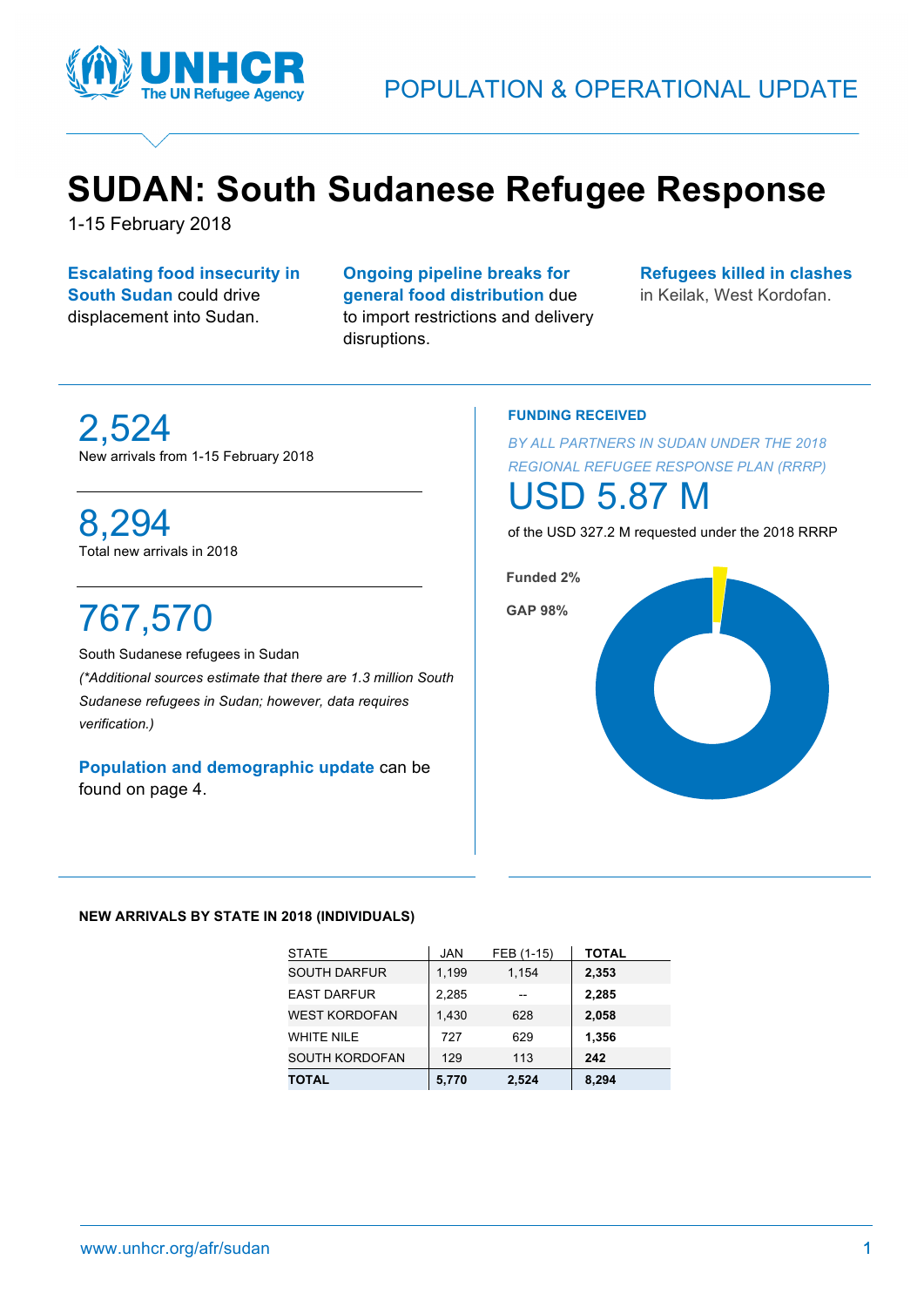

## Population Update

- § **OVER 2,500 REFUGEES HAVE ARRIVED IN FEBRUARY SO FAR** Refugees have arrived in South Darfur (1,154), White Nile (629), West Kordofan (628) and South Kordofan (113), for a total of 2,524 new arrivals from 1-15 February. This brings the total number of new arrivals in 2018 so far to 8,294, which is a lower rate of arrivals than that observed in 2017. The total South Sudanese refugee population in Sudan is currently estimated to be 766,750, updated to reflect the outcomes of biometric registration in East Darfur (see below) and White Nile.
- **REVISED POPULATION FIGURES IN EAST DARFUR The overall refugee population figure for** East Darfur has been revised downwards to 98,758 refugees, following the completion of individual (biometric) registration for 796 refugees living in Yassin locality, as well as the deduction of 1,070 individuals who moved in January to Al Lait, North Darfur from Kario camp. The current population at Kario is now 18,661 individuals. Ongoing individual registration has been established for new arrivals to Kario and Al Nimir refugee camps, as well as for El Ferdous. Individual registration data improves the accuracy of population figures for a more targeted response.
- § **EXPANDED COVERAGE OF INDIVIDUAL (BIOMETRIC) REGISTRATION HAS PROVIDED CLEARER PICTURE OF REFUGEE POPULATION DISTRIBUTIONS** – Recent analysis of biometric data collected to 31 January indicates a higher percentage of adult refugee women (aged 18-59 years) than men living in West Kordofan, White Nile and South Kordofan. In the Darfur region, there is a greater distribution of refugee men compared to women in North Darfur and South Darfur, with a more even distribution in East Darfur. These trends are also reflected in household composition, with a higher proportion of women-headed households in West Kordofan, White Nile and South Kordofan. Additional details on state-level population distributions can be found in the state dashboards here: http://data.unhcr.org/SouthSudan/download.php?id=3517.

### Operational Update

- § **ESCALATING FOOD INSECURITY IN SOUTH SUDAN ANTICIPATED IN COMING MONTHS** According to FAO, more than 7 million people in South Sudan (two-thirds of the population) could become severely food insecure in the coming months without sustained humanitarian assistance and access. This will be the highest ever number of food insecure people in South Sudan. Many areas of border states with Sudan, including the Northern and Western Bahr Ghazals and Upper Nile are projected to be in Emergency (IPC Phase 3) and Crisis (IPC Phase 4) level food insecurity by May. Food insecurity in South Sudan is largely linked to the ongoing conflict, and is a key driver of refugee arrivals to Sudan, and the situation could have impacts on refugee flows into East and South Darfur, as well as West and South Kordofan and White Nile.
- § **ONGOING PIPELINE BREAKS IMPACTING GENERAL FOOD DISTRIBUTION (GFD) ACROSS THE RESPONSE** – According to WFP, the pipeline break for vegetable oil is likely to continue to June. They have also flagged anticipated pipeline breaks for pulses (from March) and for salt (from May). The breaks are driven by recent import restrictions and are compounded by general delays across Sudan on the delivery of goods and services. WFP will continue to work with local suppliers and domestic transporters to ensure timely delivery of food commodities, and will also continue to prioritize the food assistance to refugees.
- § **REFUGEES KILLED IN CLASHES IN KEILAK, WEST KORDOFAN** Seven refugees were killed in their village in Umm Addara, Keilak locality after a retaliatory attack following recent clashed between the Missarriya tribe and armed groups from South Sudan in the Abyei area. UNHCR has suspended field missions to the area. The state Commission for Refugees (COR) offered to relocate refugees living in the area to Kharasana to ensure their safety and ongoing access to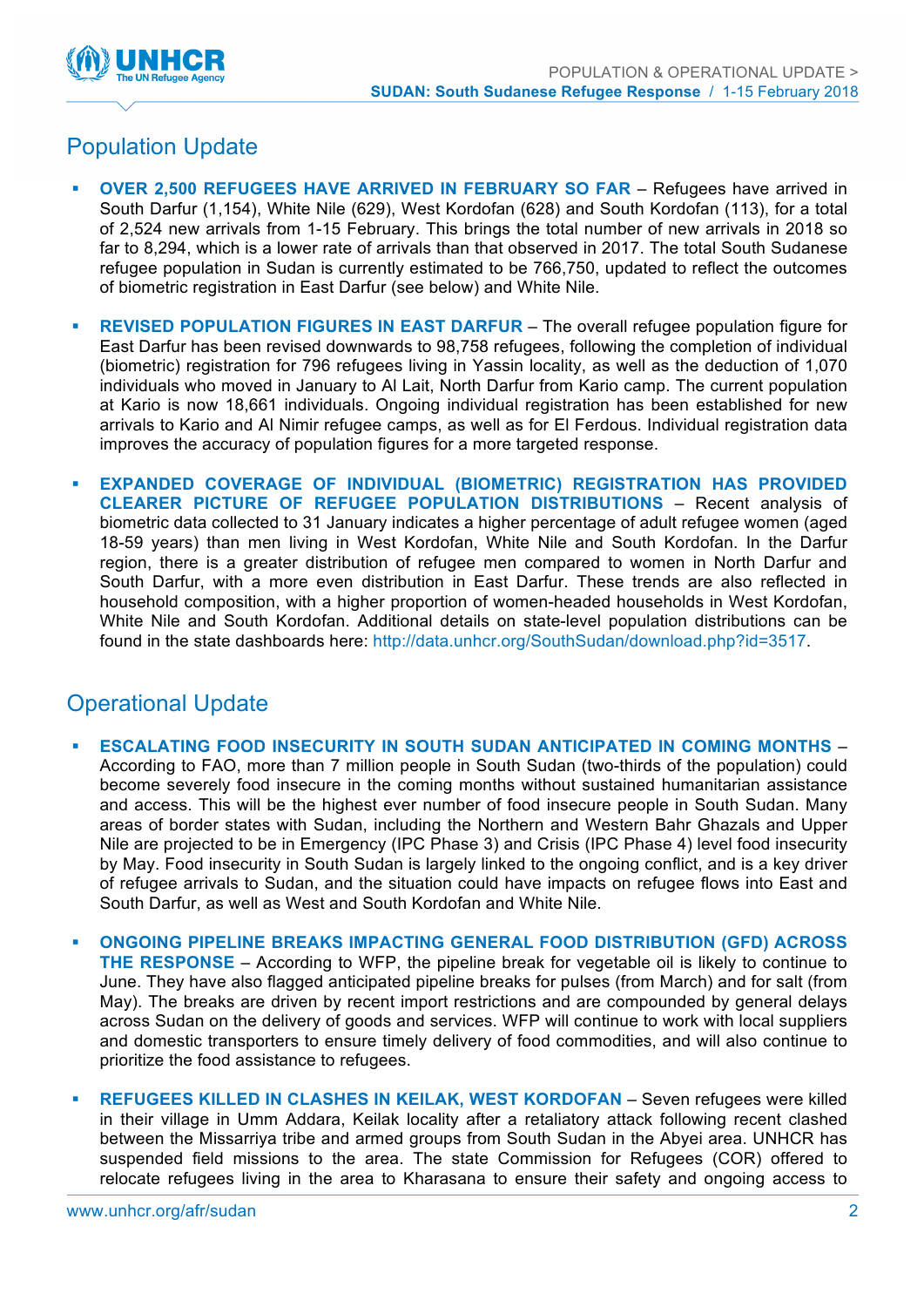

services. About 10 refugee households (66 individuals) agreed to move and COR transported them to the Kharasana settlement and UNHCR has provided them with shelter and NFIs. An additional 30 households (210 individuals) did not want to relocate, the majority of whom have lived in the area since before the secession of South Sudan (2011) and are integrated within the local community. COR is assessing the needs of those who have chosen to remain.

- § **NEW BORDER ENTRY POINTS TO BE ESTABLISHED IN EAST DARUFR** The state government in East Darfur has officially designated the use of 4 border entry points for refugee arrivals. UNHCR will work with COR and the state Ministry of Health (SMoH) to establish reception centres and provide medical and nutritional screenings with basic health services, as well as hot meal provision, household registration and transportation to refugees' preferred settlement or camp. The entry points are anticipated to be operational by April.
- § **33% OF REFUGEE CHILDREN OUT OF SCHOOL IN WHITE NILE** An estimated 16,500 basic school-aged refugee children (aged 6-13 years) are still without access to education in White Nile. A key driver is a lack of classrooms, seating and teachers to accommodate additional students in refugee schools already beyond their current capacity. At least an additional 35 classrooms, 13 teachers, 1,387 school seats and 89 latrines are needed to meet the needs of refugee students currently enrolled in school. Despite this, White Nile's out of school rate for refugees is the lowest measured among refugee-hosting states, followed by 44% in South Kordofan. Over 90% of refugee children are out of school in South Darfur, West Kordofan and in out-of-camp settlement areas in East Darfur.

#### **CONTACT Lindsey Amèrica-Simms**, Associate Reporting Officer: americas@unhcr.org

#### **LINKS**

**UNHCR Data Portal for the South Sudan Situation:** http://data.unhcr.org/SouthSudan/country.php?id=204 **2017 South Sudan Regional Refugee Response Plan:** http://data.unhcr.org/SouthSudan/download.php?id=3165